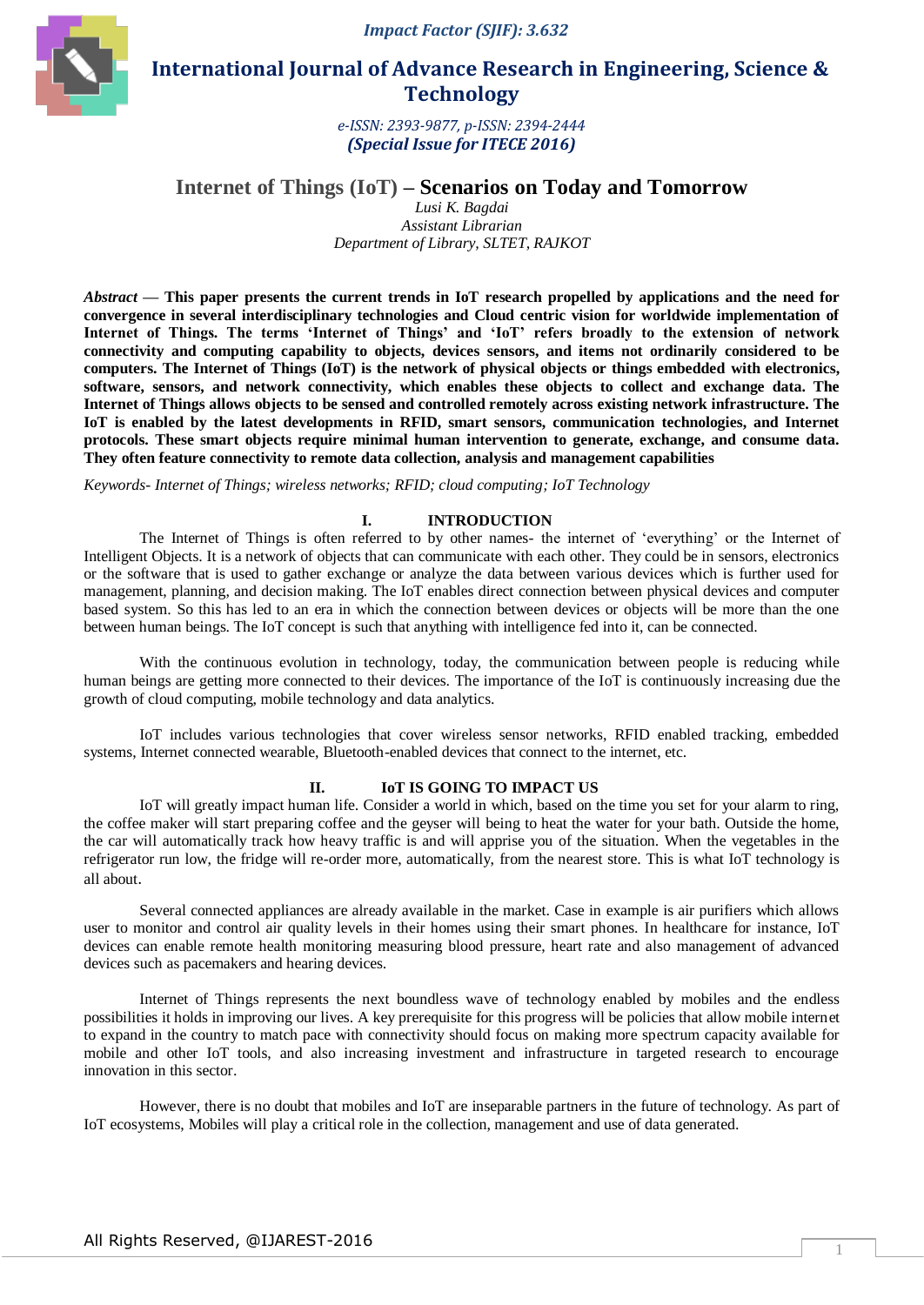## *International Journal of Advance Research in Engineering, Science & Technology (IJAREST) (Special Issue for ITECE 2016), e-ISSN:* 2393-9877*, print-ISSN:* 2394-2444

#### **USING IoT TECHNOLOGY**

IoT all around us that capture data about how we live and what we do when they being to talk to one another and our ability to choreograph them to respond to our needs, solve our problems even save our lives. It can be useful in various day-to-day scenarios as shown in Figure 1.



**Figure 1.Using IoT Technology**

#### **III. HOME AUTOMATION WITH IoT**

Lights, cameras, air conditioning systems, digital audio and media systems, energy meters, special sensors to detect motions, intrusion and actuators can all be connected to the internet via wireless communication technologies such as Wi-Fi & Bluetooth. These devices are capable of sharing the data they sense with applications that make intelligent decisions to take actions on our behalf.

This provides home security, monitoring from anywhere, automatically taking actions such as turning on/off of lights, air-conditioners, heaters based on usage. In the near future, high energy consuming devices such as washing machines and water heaters will be capable of integrating with the electricity grids and will automatically tune them to load balance the energy consumption of cities.

## **IV. IoT MAKE THE CITIES SMARTER**

The need for new, sustainable cities is rising as the world"s population continuous to grow. IoT is transforming education, transportation, energy management, water redefining, urban-living and creating sustainable cities. A connected city will have greater intelligence fees for road use, and communicate transportation related information in real time. IoT solutions will regulate electricity and water use in the entire city"s building, cub rings waste and cutting operating costs.

The system will give residents the power to control their own energy use. All this is made possible with sensor on everything interlinked with information systems all connected to the internet making it easy to share and harness knowledge for anyone from anywhere. A coordinated response can be rolled out in the event of a crisis, such as collapsing building or upon occurrence of natural disaster. Transport systems can be shut down, emergency services mobilized and gas supplies can be cut off, while citizens can be informed of alternative routes.

## **V. TYPICAL IoT AGRICULTURE**

Agriculture has been evolving with new technology such as the Internet of Things (IoT). For example, greenhouses are connected to each other, and their environments are controlled automatically and optimized for the best quality of agricultural products. In addition, the advanced cattle sheds are built based on the IoT technologies. These efforts enhance the quality and safety of agricultural products and mitigate information asymmetry between producers and consumers.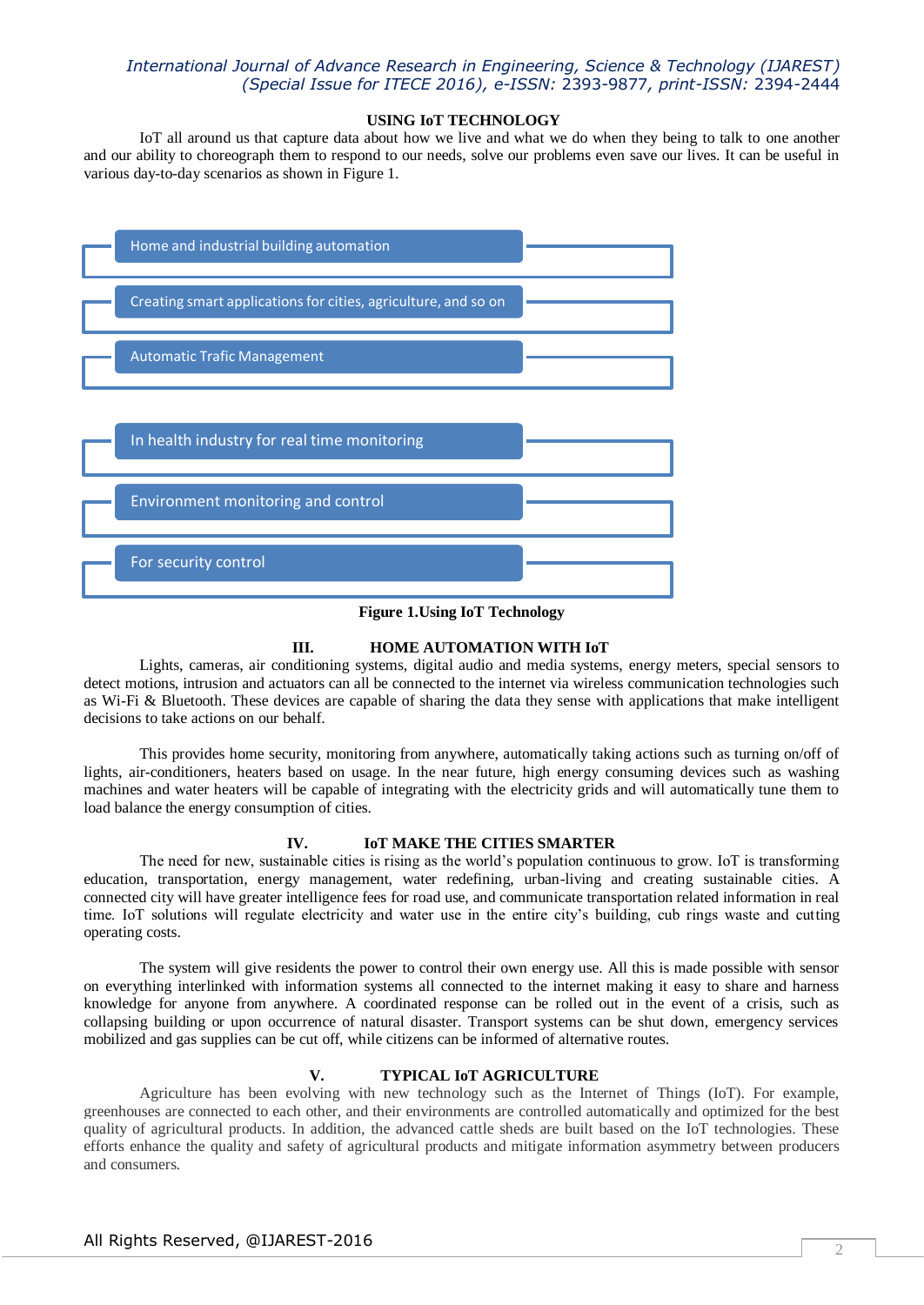## *International Journal of Advance Research in Engineering, Science & Technology (IJAREST) (Special Issue for ITECE 2016), e-ISSN:* 2393-9877*, print-ISSN:* 2394-2444

However, some technical and business issues need to be addressed in the agriculture domain to accomplish the higher level of the IoT-based productions and services for producers, distributors, retailers, and consumers. This workshop addresses the current issues of agriculture related to IoT, and finds the future directions of technical and business development of smart agriculture.

One of the points to note the end-to end flow of the data from the devices to the customer experience is that the entire process of transmitting data from a device or sensor includes a lot of data that does not add value. Hence, it becomes important to identify this upfront and build the right pre-processing layer and also put in the right filters early on to ensure only relevant data is transmitted. As the data flows through the system, it is of high user quality and more mature with a lot of technologies in play including data visualization tools and also mobile apps for a connected customer experience.

Food security will be a major concern in India in the coming decades due to degradation of agriculture lands, loss of cultivable land to urbanization, population pressure and poor efficiency is one era that calls for immediate attention. Precision farming and agricultural automation is the need of the hour. There are several projects underway at Indian institute of science to make this reality.

The entire supply chain- from the farm, logistic and retail- is set to become even more connected with information. Food products and ingredients can be tagged via RFID for tracking and tracing, and help raise the level of transparency and consumer confidence. There are research projects underway to develop every single stalk in field. These robots can be configured to communicate to one another over a network. The data can be collectively used to build information sets such as crop yield maps, and further linked to information such as current crops prices.

#### **VI. IoT IN HEALTHCARE**

Smart healthcare plays a significant role in healthcare applications through embedding sensors and actuators in patients and their medicine for monitoring and tracking purposes. The IoT is used by clinical care to monitor physiological statuses of patients through sensors by collecting and analyzing their information and then sending analyzed patient's data remotely to processing centers to make suitable actions. For example, Massimo Radical-7 monitors the patient"s status remotely and reports that to a clinical staff. Recently, IBM utilized RFID technology at one of OhioHealth"s hospitals to track hand washing after checking each patient. Generally in the case of accidents someone has must intimate to the hospital for getting ambulance, but in the case of IoT whenever accidents are takes place, the wearable devices automatically gives signal to nearest Wi-Fi router and then hospitals to get the ambulance, based upon her health conditions like heartbeats. IoT can be used to supplement patient treatment through remote monitoring and communication, and to keep track of patients as they move through a healthcare facility. Read on to discover the specifics of these IoT deployments.

Hospitalized patients whose physiological status requires close attention can be constantly monitored using IoTdriven, non-invasive monitoring. This type of solution Employs sensors to collect comprehensive physiological information and uses gateways and the cloud to analyze and store the information and then send the analyzed data wirelessly to caregivers for further analysis and review. It replaces the process of having a health professional come by at regular intervals to check the patient"s vital signs, instead providing a continuous automated flow of information. In this way, it simultaneously improves the quality of care through constant attention and lowers the cost of care by eliminating the need for a caregiver to actively engage in data collection and analysis. There are people all over the world whose health may suffer because they don"t have ready access to effective health monitoring. But small, powerful wireless solutions connected through the IoT are now making it possible for monitoring to come to these patients instead of viceversa. These solutions can be used to securely capture patient health data from a variety of sensors, apply complex algorithms to analyze the data and then share it through wireless connectivity with medical professionals who can make appropriate health recommendations.

#### **VII. THE FINAL WORD**

The idea of devices connecting directly with each other is, as the man who coined the term Internet of Things puts it, "a big deal". The Internet of Things (IoT) is the network of physical objects—devices, vehicles, buildings and other items[—embedded](https://en.wikipedia.org/wiki/Embedded_system) with electronics, software, [sensors,](https://en.wikipedia.org/wiki/Sensor) and [network connectivity](https://en.wikipedia.org/wiki/Internet_access) that enables these objects to collect and exchange data. The IoT allows objects to be sensed and controlled remotely across existing network infrastructure, creating opportunities for more direct integration of the physical world into computer-based systems, and resulting in improved efficiency, accuracy and economic benefit; when IoT is augmented with sensors and actuators, the technology becomes an instance of the more general class of [cyber-physical systems,](https://en.wikipedia.org/wiki/Cyber-physical_system) which also encompasses technologies such as [smart grids,](https://en.wikipedia.org/wiki/Smart_grid) [smart homes,](https://en.wikipedia.org/wiki/Smart_home) [intelligent transportation](https://en.wikipedia.org/wiki/Intelligent_transportation) and [smart cities.](https://en.wikipedia.org/wiki/Smart_city) Each thing is uniquely identifiable through its embedded computing system but is able to interoperate within the existing [Internet](https://en.wikipedia.org/wiki/Internet) infrastructure. Experts estimate that the IoT will consist of almost 50 billion objects by 2020.